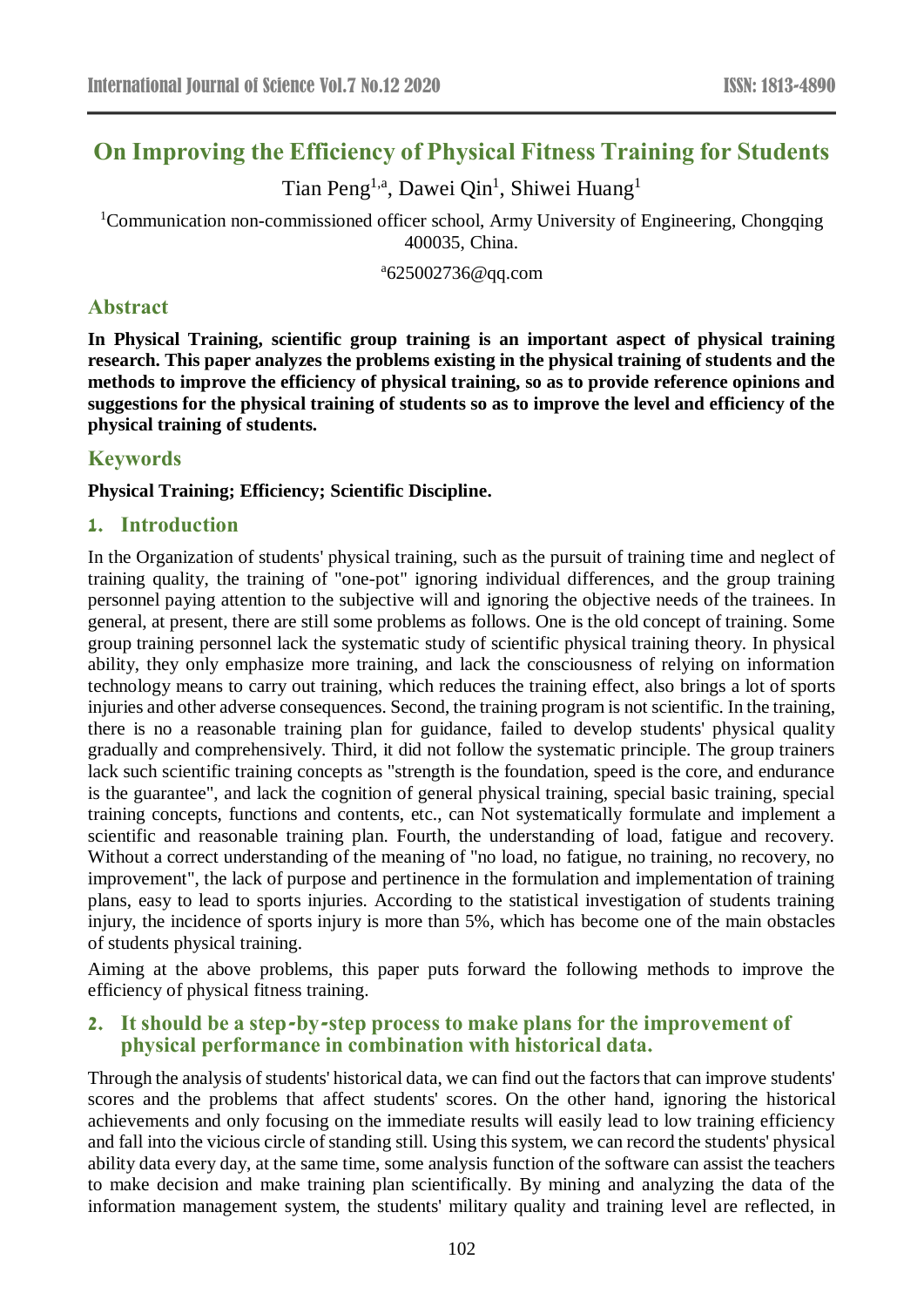order to avoid the disconnection between the training and the reality and the failure of the training goal, we should set up the training topic, determine the training index, put forward the training requirements, invest the training funds and guarantee the training equipment.

#### **3. Develop a personalized training program**

Because of the difference of students' physical constitution, the degree of training effort and training effect, the individual students' physical ability is also very different, in order to enhance the training effect and improve the students' achievement, we need to distinguish the different achievement intervals according to the students' overall achievement in the student information management system, and then divide the training groups and make the different training plan, in order to replace the traditional "Big Pot meal"-style training, improve training pertinence.

#### **4. Training is difficult and easy to combine, and there are many ways to do it**

Traditional physical training is usually 5 km, 400 obstacles, horizontal bars and other common training subjects. Over a long period of time, it is easy to cause students to lose interest and have a feeling of resistance, which reduces the quality of the training. In a training if the same part of the training multiple times, it is easy to lead to local too tired to complete the training. Therefore, scientific and effective training methods should be difficult to combine and diverse. Using the student Physical Training Management Information System, we can find training plans, historical training data and training results, and analyze the difficulty level and training location of the daily training subjects, when making a plan every day, students can choose a variety of difficult and easy combination of items, choose one or two parts of each day to focus on stimulation, and do not repeat for several days in a row, so that students can maintain a sense of physical excitement.

## **5. Co-ordination of physical training subjects**

There are a lot of physical training courses, and arranging a lot of training courses in a limited time needs to be well coordinated. For example, if a training course involves high-intensity training of a certain part of the body, then in the following physical training, do not continue to stimulate that area. If in the morning training, there are high-intensity exercises such as lifting and carrying, which stimulate the waist a lot, then in the afternoon physical training, do not carry out high-intensity training for the waist, you can carry out 5 kilometers and other endurance training, give your waist time to recover. Repeated, high-intensity stimulation of a particular part of the body can result in chronic damage to that part. We can reasonably arrange the training subjects and training contents according to the students' historical training plan and training achievements of the physical fitness training information system. A subject not only requires that its contents be reasonably arranged, at the same time, it should be coordinated with other subjects training, should not train the same subject in a relatively short time (two days), improve training efficiency, reduce training injuries.

## **6. The contents of physical fitness training should complement each other.**

Physical fitness training should not only serve the successful completion of physical fitness courses, but also lay a good foundation of physical fitness for other military training courses, especially to the physical movement ability request quite high subject. Such as 100-meter Sprint on the 400-meter obstacle has an auxiliary role, Single Pole, parallel bars and other upper limb strength training on the crawl training has an auxiliary role. Therefore, in the physical training content arrangement, we can understand the recent training content arrangement according to the Physical Training Information System, and intersperse other supplementary training content reasonably in the training course, which can effectively improve the training effect.

## **7. The method of physical fitness training should be consistent with the objective of physical fitness training**

Training methods refer to the methods and approaches used to improve the physical fitness of the trainees. Training methods include training intensity, training volume, the number of times and the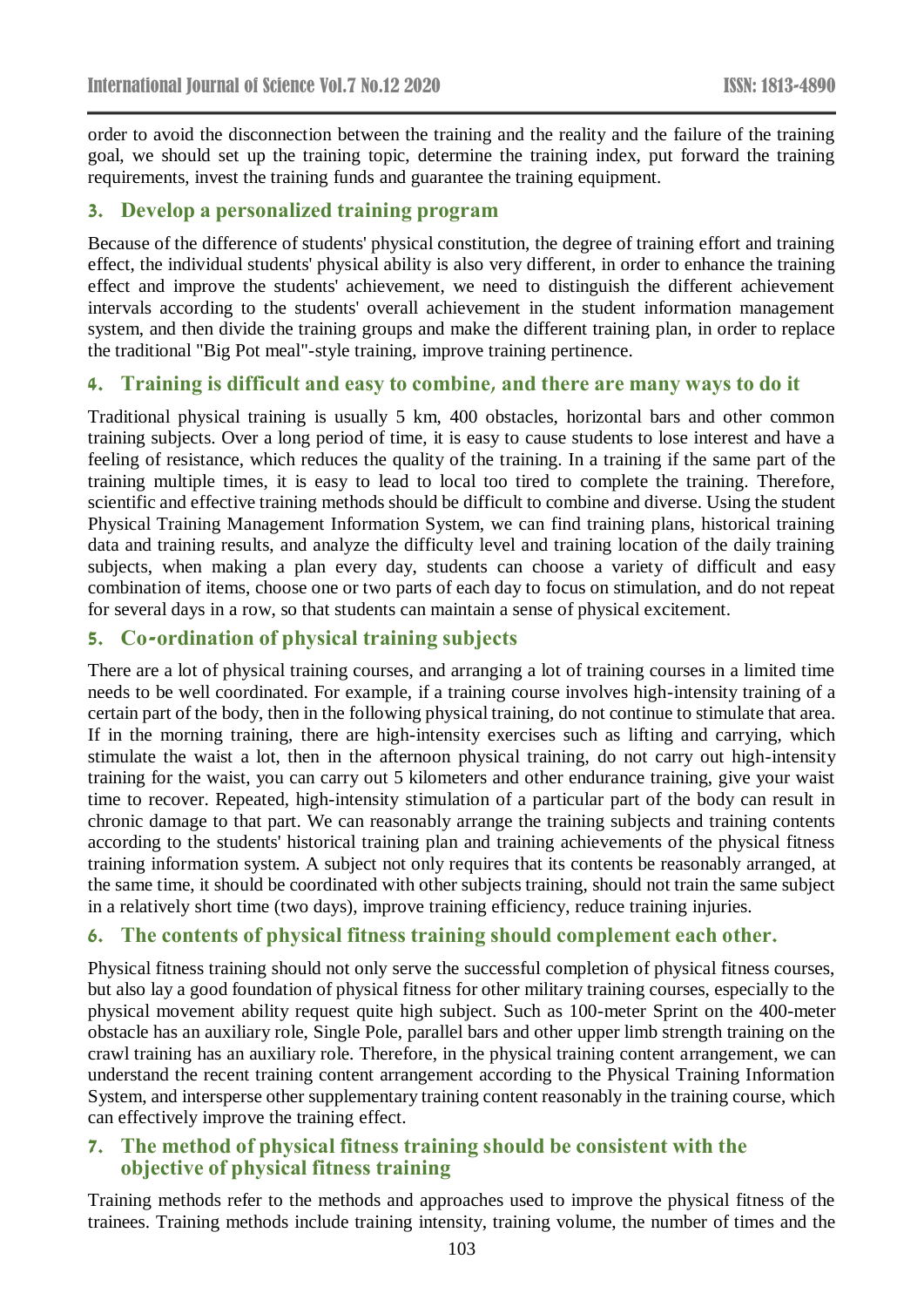rest between groups, etc.. Among these factors, the training goal determines the change of other factors. In long distance running training, the most commonly used method is the continuous training method. In short, the continuous training method is to complete a session of training volume, there is no rest between. For example, to complete a 5000m training session today, there is no interval between the beginning and the end of the session. This method is mainly to improve cardiovascular capacity, thermoregulation capacity, fat utilization, skeletal muscle oxidation capacity, etc.. Its main goal is to lay a good foundation for aerobic endurance training. When the trainees have a certain basis of aerobic training, if continue to use continuous training method will not be able to achieve further improvement of performance goals. At this point, interval training and repetitive training methods are also used. The interval training is to increase VO2 MAX and anaerobic capacity, and the repetitive method is to increase speed, increase the economy of running, and increase anaerobic metabolic endurance. The same goes for strength training. The Strength Training Goal has the biggest strength training, the explosive strength training, the muscle hypertrophy training and the muscle endurance training. Different training goals require different training volume, number of training groups, times and recovery time. If a student can do 30 push ups, three sets, and a short break, the goal is to improve muscle endurance. If the student wants to increase the arm circumference, this strength training method is not good, then must adopt the muscle hypertrophy training method, requests the heavier load and the long rest time. This may explain why some officers and soldiers can do a lot of pushups, but do not look strong.

## **8. The means of physical fitness training should be consistent with the physical fitness level of the trainees**

In physical fitness training, it is very important to choose proper training methods according to the level of trainees, which can effectively improve the training effect and prevent sports injuries. In the physical fitness training, if the physical fitness training means chosen and the trainees physical fitness level does not match, it is easy to cause training injuries. For example, obstacle course training, physical strength requirements are relatively high, if at the beginning of training, regardless of the level of trainees, directly training obstacle course, it is easy to cause physical injury. You can start with a longer distance with a lower intensity, depending on your situation. When making the physical fitness training plan in the physical fitness training information system, the increase of the training distance in this stage should not exceed 10% of the training distance last week. This stage is about 2 to 3 weeks. In the intermediate stage of training, you can properly maintain or reduce the load, increase the intensity of training, that is, increase the average speed of running. This stage lasts about three to five weeks. After completing the first two stages of training, you can basically meet the standards set by the physical training. The advanced training stage is mainly applicable to precompetition intensive training, this stage of training methods and means used in the previous two stages are different.

## **9. Combine training frequency with physical recovery**

Training frequency refers to the number of training sessions per week. The setting of the training frequency mainly depends on the level of the trainees' physical movement ability, the size of the training load, the training goal and so on. The body movement ability is strong, the training load is small, the body recovery is quick, a week's training frequency may increase  $(4 \sim 5 \text{ times})$ . Conversely, if the body recovers slowly, the training frequency should be reduced  $(2 \sim 3 \text{ times})$ . As the army's physical training subjects, strength, if the arrangement is not reasonable, easy to produce fatigue. If fatigue reaches a certain level without recovery measures, it will lead to excessive fatigue. Excessive fatigue is difficult to eliminate. Overwork is not the goal of our army's training. One of the most important aspects of training frequency is to allow the trainee to fully recover from the same part of the body the second time. There is a saying in competitive sports training that "no recovery, no training. ". The goal of physical training is to constantly improve the body's ability and sports ability, and no recovery training is difficult to achieve the goal. Therefore, in the process of physical training,